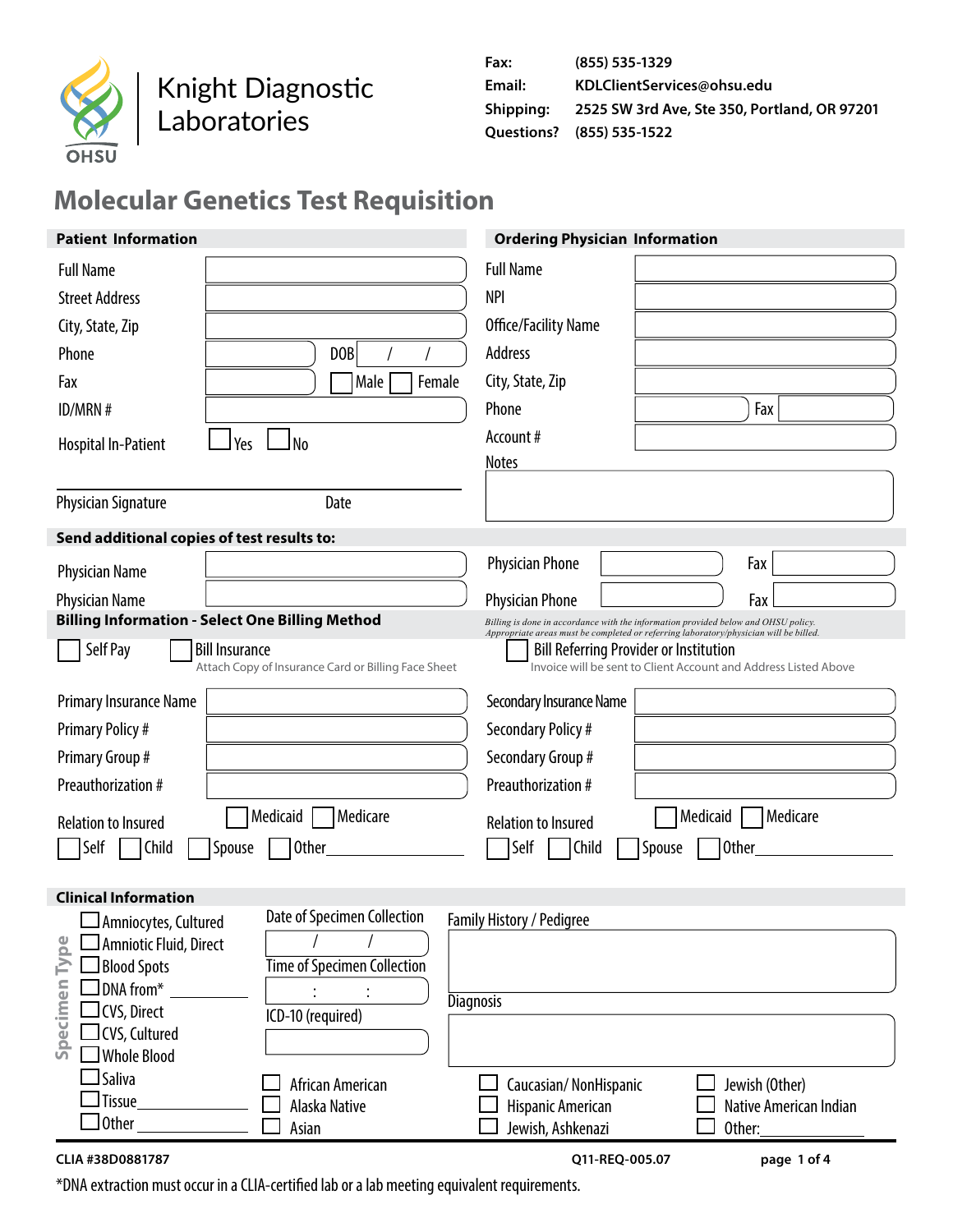| <b>Indication for Testing</b>                                                                                                                                                                                                  | <b>Known Familial Mutations</b>                                                                                                |  |  |
|--------------------------------------------------------------------------------------------------------------------------------------------------------------------------------------------------------------------------------|--------------------------------------------------------------------------------------------------------------------------------|--|--|
| □ Family History, Mutation Known: □ Yes* □ No<br>*If Yes, please complete KNOWN FAMILIAL MUTATIONS                                                                                                                             | Please call Client Services at 1-855-535-1522 and provide clinical report<br>if proband testing was performed outside of OHSU. |  |  |
| $\Box$ Symptomatic<br>$\Box$ Possible Diagnosis                                                                                                                                                                                | Patient Status: $\Box$ Symptomatic $\Box$ Asymptomatic                                                                         |  |  |
| $\Box$ Definite Diagnosis<br>$\Box$ Carrier Testing<br>Presymptomatic Testing                                                                                                                                                  | Variants to be tested: Variants to be the state.                                                                               |  |  |
| $\Box$ Prenatal Testing<br>$\Box$ Predispositional Testing                                                                                                                                                                     | Name of Proband: The Contract of Proband:                                                                                      |  |  |
| $\Box$ Other (Please Specify)                                                                                                                                                                                                  |                                                                                                                                |  |  |
| Pregnancy: LMP: the contract of the contract of the contract of the contract of the contract of the contract of the contract of the contract of the contract of the contract of the contract of the contract of the contract o | OHSU Sample # of Proband: University of Assembla Proband:                                                                      |  |  |
| GMP:                                                                                                                                                                                                                           | * If proband testing was performed outside of OHSU, please provide<br>clinical report.                                         |  |  |

### **Molecular Diagnostic Tests – Next Generation Sequencing Panels**

| Code | <b>Test Name</b>                                    | Code | <b>Test Name</b>                         |
|------|-----------------------------------------------------|------|------------------------------------------|
| 2264 | Autosomal Dominant Osteogenesis Imperfecta<br>Panel | 1690 | <b>Inherited Cancer Panel</b>            |
| 1085 | <b>Bone Marrow Failure</b>                          | 1692 | <b>Inherited Colon Cancer Panel</b>      |
| 6000 | <b>BRCA1 and BRCA2</b>                              | 1693 | <b>Inherited Ovarian Cancer Panel</b>    |
| 1275 | Cholestasis                                         | 1694 | <b>Inherited Pancreatic Cancer Panel</b> |
| 1277 | Ciliopathies                                        | 1695 | <b>Inherited Prostate Cancer Panel</b>   |
| 1165 | <b>Connective Tissue Disorders</b>                  | 4870 | Lynch Syndrome                           |
| 1245 | Craniosynostosis                                    | 1895 | Maturity-Onset Diabetes of the Young     |
| 1697 | Disorders of Sex Development Panel                  | 1135 | Migraine and Strokes                     |
| 1291 | Epilepsy-Seizures                                   | 2142 | Monogenic Hypertension Panel             |
| 1460 | Fanconi Anemia                                      | 2101 | <b>NBIA Sequencing</b>                   |
| 1495 | <b>Hearing Loss</b>                                 | 2135 | Noonan and Other Related Disorders       |
| 1610 | Heterotaxia                                         | 2240 | Parkinson's Disease                      |
| 1625 | Holoprosencephaly                                   | 2250 | <b>Platelet Disorders</b>                |
| 1645 | Hypercholesterolemia                                | 2405 | Rett-Angelman Syndrome                   |
| 1691 | <b>Inherited Breast Cancer Panel</b>                | 2590 | SOD and Schizencephaly                   |
| 1696 | Inherited Breast/Gyn Cancer panel                   | 2810 | <b>Wilson's Disease</b>                  |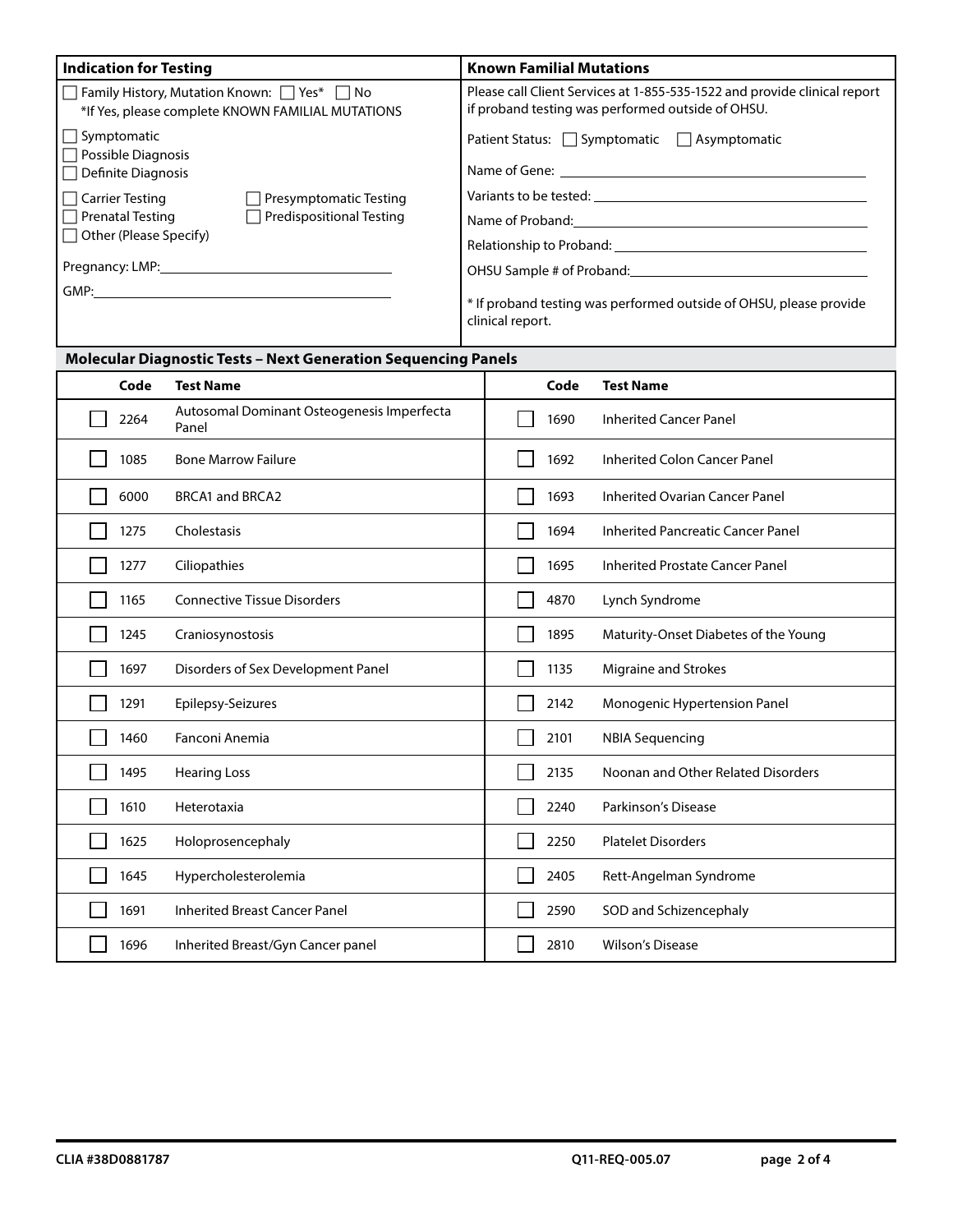### **Molecular Diagnostic Tests – Single Gene and Targeted Testing**

| Code<br><b>Test Name</b>                                                                                       | <b>Test Name</b><br>Code                                                                      |
|----------------------------------------------------------------------------------------------------------------|-----------------------------------------------------------------------------------------------|
| Angelman Syndrome/Prader-Willi                                                                                 | 1420<br>Factor V Leiden, R506Q mutation                                                       |
| 1020<br>SNRPN Methylation and Del/Dup                                                                          | <b>Hereditary Hemochromatosis (HH), HFE Mutation</b>                                          |
| 1050 APOL1 Sequencing (exon 6)                                                                                 | 1600<br>C282Y (heterozygous results are reflexed to H63D)                                     |
| 1160 CPT1A Targeted Mutation, c.1436C → T (p.P479L)                                                            | 1602<br><b>H63D</b>                                                                           |
| 1150 Connexin 26, GJB2, Sequencing and Connexin 30, GJB6,<br>Deletion                                          | 1620 Huntington Disease, HTT repeat expansion<br>Disease-Specific Physician Statment Required |
| <b>Cystic Fibrosis, CFTR</b>                                                                                   | Neurodegeneration with Brain Iron Accumulation (NBIA)                                         |
| 1220<br><b>CFTR Screening Mutation Panel (60 mutations)</b>                                                    | <b>NBIA NextGen Panel</b>                                                                     |
| 1224<br>CFTR Sequencing and Del/Dup                                                                            | 2101<br>Sequencing Only                                                                       |
| 1222<br><b>CFTR Sequencing</b>                                                                                 | PANK2 (PKAN)                                                                                  |
| 1226<br>CFTR Del/Dup                                                                                           | 2230<br>Sequencing and Del/Dup                                                                |
| 1280 Duchenne/Becker Muscular Dystrophy Del/Dup                                                                | 2231<br>Sequencing Only                                                                       |
| FMR1-related disorders (including Fragile X), FMR1                                                             | 2232<br>Del/Dup Only                                                                          |
| Fragile X Syndrome, FMR1, FMR1-related Primary<br>Ovarian Insufficiency (POI), Fragile X Tremor Ataxia<br>1480 | PLA2G6 (INAD)                                                                                 |
| Syndrome (FXTAS)                                                                                               | 1680<br>Sequencing and Del/Dup                                                                |
| <b>Hereditary Hemochromatosis (HH), HFE Mutation</b>                                                           | 1682<br>Sequencing Only                                                                       |
| C282Y (heterozygous results are reflexed to H63D)<br>1600                                                      | 1681<br>Del/Dup Only                                                                          |
| 1602<br><b>H63D</b>                                                                                            | 1145 C19orf12 (MPAN), Sequencing                                                              |
| 1620 Huntington Disease, HTT repeat expansion<br>Disease-Specific Physician Statement Required                 | 1400 FA2H (FAHN), Sequencing                                                                  |
| Lynch Syndrome (HNPCC)                                                                                         | 1550 FTL, Sequencing                                                                          |
| 2027<br>MLH1 Promoter Hypermethylation                                                                         | 1080 WDR45 (Beta-Propeller), Sequencing                                                       |
| 4870<br>Sequencing Panel (MLH1, MSH2, and MSH6)                                                                | 2290 Prothrombin-Related Mutation, G20210A                                                    |
| 5020 MEN2, RET, Sequencing                                                                                     | <b>Rett Syndrome (RTT)</b>                                                                    |
| 2050 Myotonic Dystrophy, DMPK Repeat Expansion                                                                 | 2402<br>MeCP2 Sequencing and Del/Dup<br>2400<br>MeCP2 Sequencing                              |